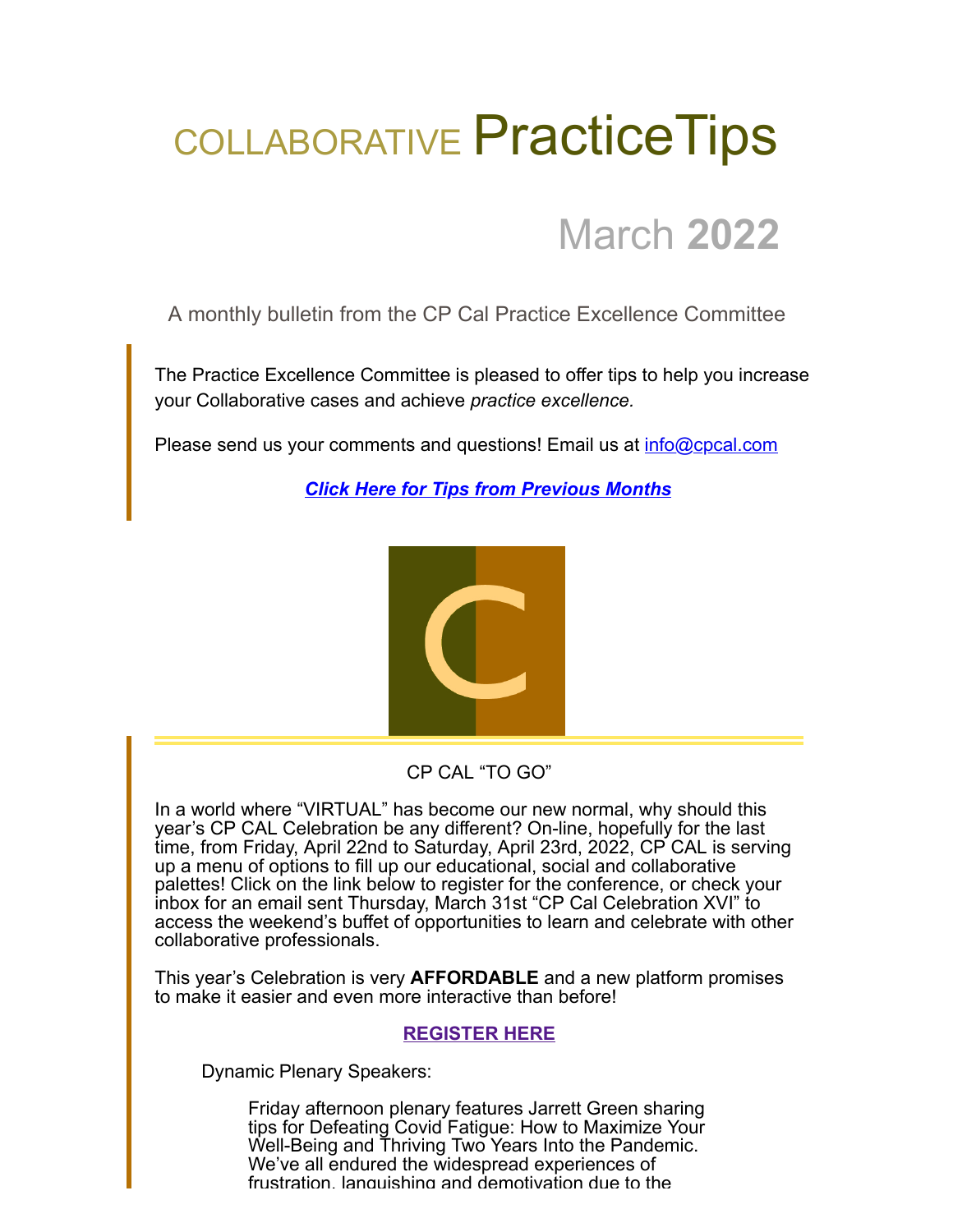frustration, languishing and demotivation due to the ongoing pandemic. This plenary will present information about the neuroscientific reasons for these emotions. Participants will learn practical science-based techniques for transforming their internal experience towards greater well-being, energy, passion, and overall thriving through the remainder of the pandemic and beyond.

Saturday's lunch hour features Ellen Bruno of "Split" fame. She will be debuting the long awaited and highly anticipated film "Split UP: The TEEN Years". For those of us who saw the outtakes a couple of years ago, you know how powerful this film will be. Ellen captures interviews of articulate and insightful teens as they express experiences, observations and emotions they experienced during their parents' divorce.

2 Days of Interactive and Skill-Building Workshops:

Workshops # 1 through #12 provide the main ingredients for the collaborative, settlement negotiation, coaching, financial, team collaboration and high conflict skills that we have been craving.

Premier Networking:

Collaborative Practice on zoom creates teams that can be made and cultivated based on affinity, expertise and unique experience, all of which will benefit the families we work with. Expand your practice by not being limited to the old school notion of in-person meetings. Taking classes together creates common language and growing trust. These connections are always the strongest basis for referrals and team formation.

Opportunities to Socialize and Celebrate with Other Collaborative Professionals:

Friday Night Dine Around Is Here Again! No need to sign up in advance. The platform will offer many rooms and activities to choose from. The rooms may fill up and space may be limited, so join early to get a spot and enjoy the activity.

Saturday Social: Gather with us at 4:00 p.m. for Eureka Awards, appetizing updates and an engaging and interactive group experience!

Local in Person Sunday Social: Check with a practice group near you to see what in-person activities may be scheduled.

#### **From the PEC:**

Making an Investment in Collaborative

All businesses must invest in future growth...because it's very true that if you stop growing, you start to die. Collaborative practice does require that investment, in both time and money...and perhaps more of an investment than the rest of your practice Of course CP is also a lot more satisfying and fun